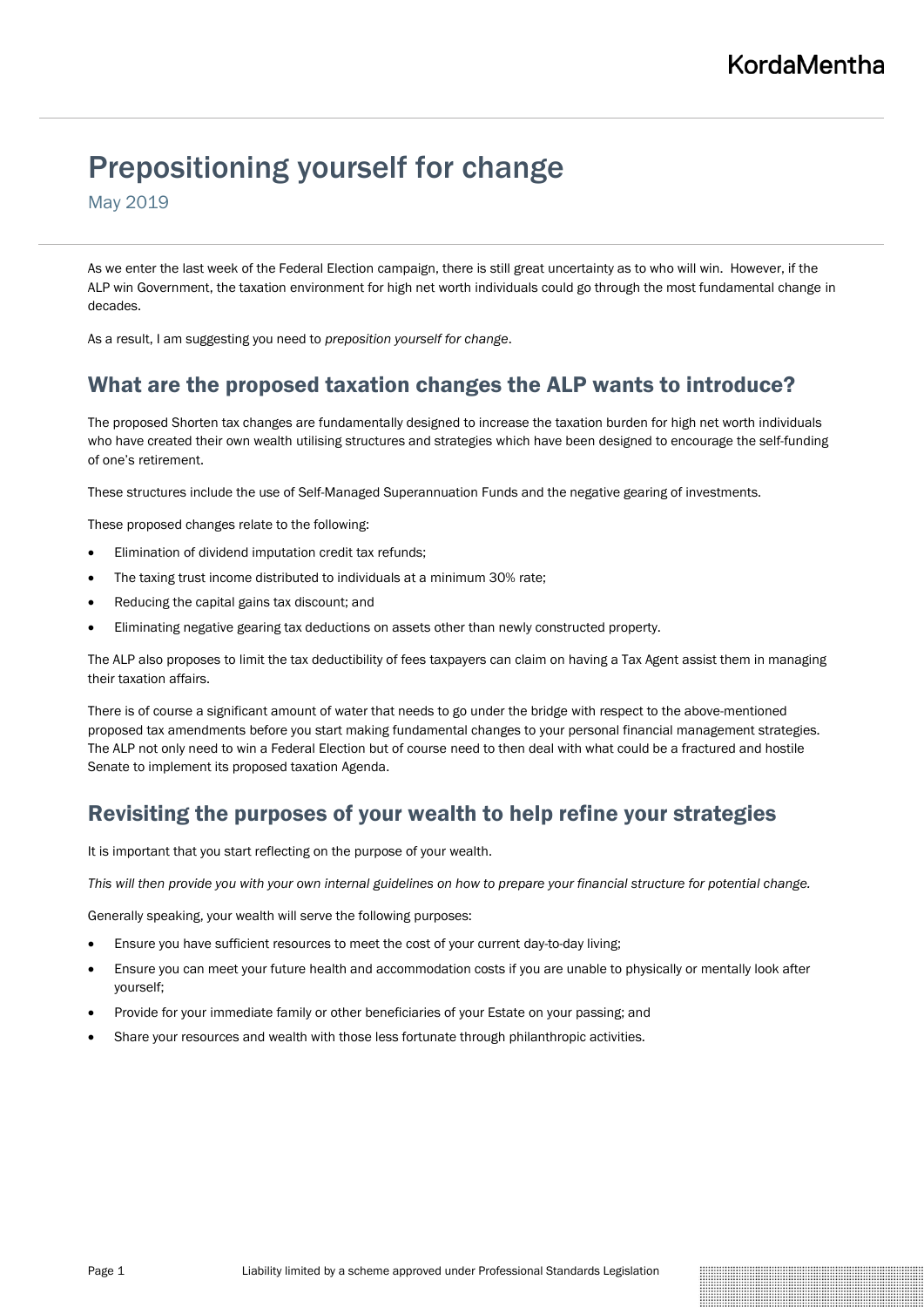# Designing your Personal Financial Structure to meet your needs

Your personal financial structure evolves through the different stages of your financial life.



#### It needs to reflect:

- Your current financial circumstances;
- Your current personal circumstances and lifestyle needs; and
- The regulatory environment that we are operating within.

*It is the regulatory environment that is changing requiring you to now pro-actively adapt your strategies.*

### Are you Prepared for Turbulent Taxing Times?

Your personal circumstances will dictate:

- your financial structure for accessing cash to manage your day-to-day costs and current investments; and
- how you will structure your asset succession strategy and the documentation needed to implement that strategy.

*Your strategy must now adapt for a change in a regulatory environment in which we live.*

The Royal Commission into the Australian Banking and Finance Sector will clearly result in more red tape being imposed upon us in investment management and banking. You must have a good support crew who can help you with this red tape.

The fluidity of personal relationships is placing and increased strain on the Family Law System, increasing the cost of managing financial separation. Whilst this hopefully will not impact you personally, it may impact your children or grandchildren.

Finally, our taxation environment, (if we have a change in Federal Government), could go through the most fundamental changes in many years.

*This is why you need to preposition yourself for change.*

### How do we prepare for a change in our taxation environment?

*"If you don't know where you are going any road will get you there"* (Lewis Carroll).

The rise of micro political parties and their potential for obtaining seats in the Federal Senate means that there is no certainty that the Government of the day will be able to legislate its taxation agenda. However, there are many things that you can do currently to preposition yourself for any potential change.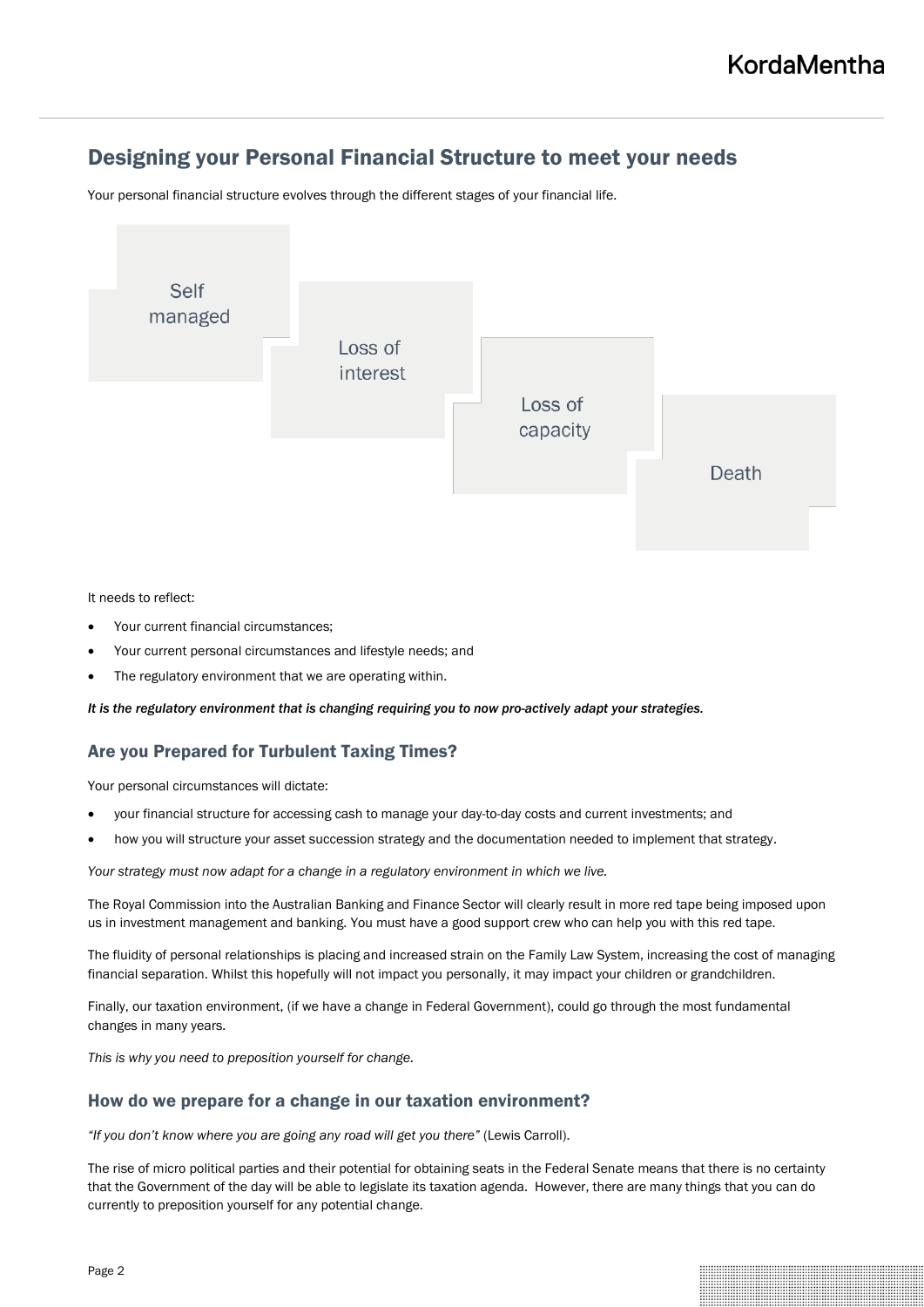

Firstly, you must understand your current strategy and the team of Advisors you have that are helping you manage it.

There are also specific matters you can address in preparation for the possibility of the proposed ALP tax changes.

### Impact of the Elimination of the Refund of Imputation Credits for Self-Managed Superannuation Funds

The action you can possible take to prepare for this measure depends upon;

- 1) the amount you have accrued in superannuation; and
- 2) whether you are currently in Pension mode within your self-managed superannuation fund.

#### *Those with less than \$1.6 million in Superannuation benefits and currently in Pension mode*

For those with less than \$1.6 million in accrued superannuation benefits and currently in Pension Mode this potential change in tax legislation is purely and simply an increase in your rate of tax payable by your SMSF. As you are not paying any tax on your accrued superannuation benefits whilst you are in pension mode the elimination of the refund of the Imputation Credits is just a straight tax hike.

#### *Those with more than \$1.6 million in Superannuation benefits and in Pension Mode*

If you have more than \$1.6 million in accrued superannuation entitlements, then part of your accrued superannuation must be in accumulation mode. A proportion of your Fund's annual income is therefore already subject to a minimum 15% tax on income and 10% tax on capital gains.

If you have unrealised capital gains inherent in your SMSF's investment portfolio, once this legislation is brought in and your SMSF is accumulating excess imputation credits which will otherwise be wasted, the obvious strategy is to trigger a capital gain that would otherwise be subject to tax but can have its tax eliminated by the use of the otherwise wasted Imputation Credits. The triggering of the gain absorbs the otherwise wasted Imputation Credits and increases the cost base of the asset for CGT purposes. This shelters part of the future capital gain from a potential CGT liability as you have increased the asset's cost base.

*To prepare for this eventuality, you need to review your current Superannuation Fund Investment Portfolio now.* 

If you have currently realised capital losses within your Fund, you should look to realise capital gains in the current financial year to soak up those losses. This will increase the cost base of those assets sheltering any future capital gains from tax up to the revised cost base.